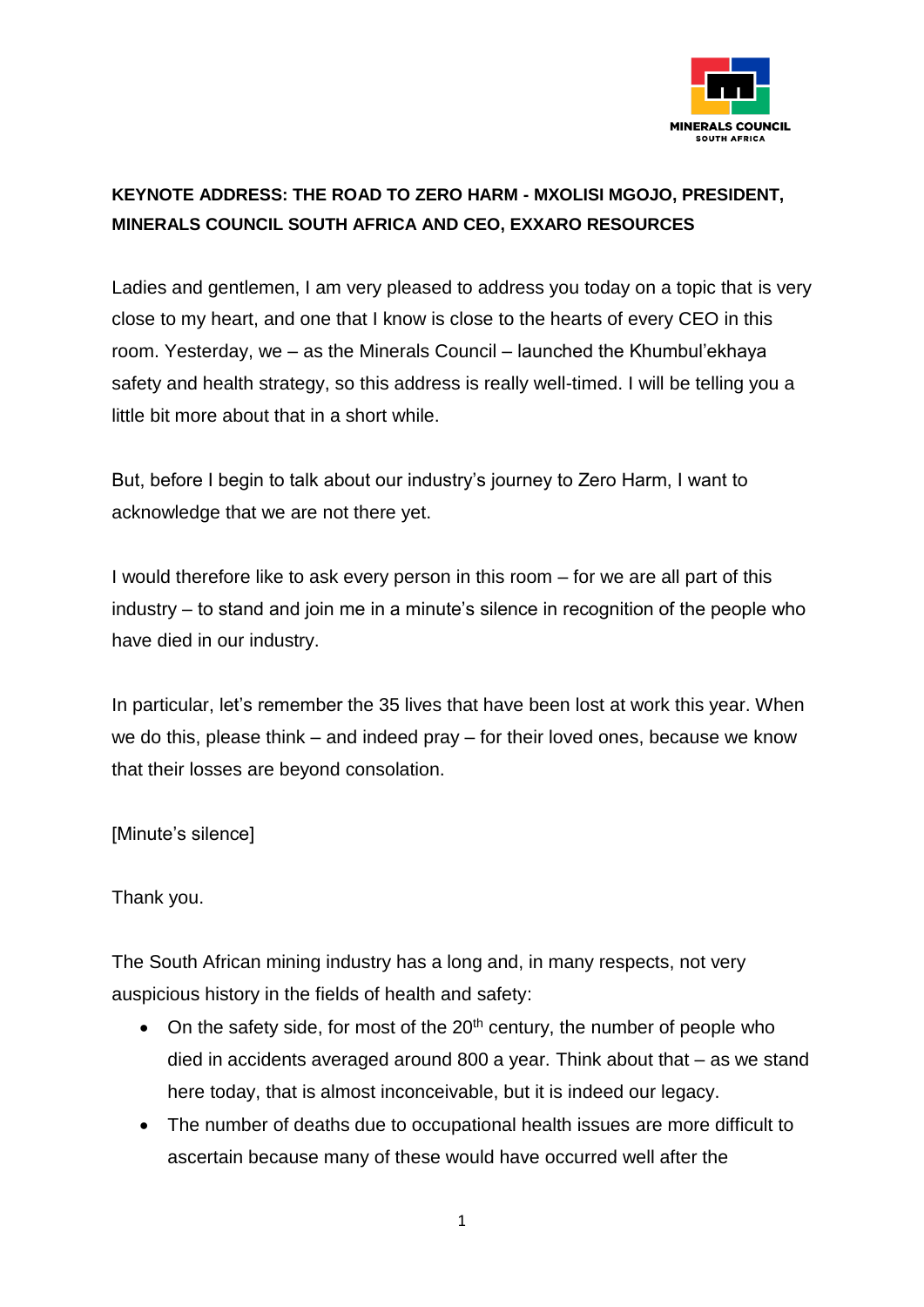

individuals had left the industry, but we can be sure that these deaths are substantial.

It should not sway us that the industry, in providing jobs and income, provided support and well-being, particularly through health initiatives such as the roll out of anti-retrovirals - to many hundreds and thousands of mineworkers over this time period, and many millions more family and community members. While we recognise that, we also need to recognise and remember those who have been harmed due to their work in the industry, and the suffering it has caused their families and friends.

On the health side, many of you will be aware that silicosis has been the occupational disease with the greatest impact.

Over recent decades, good progress has been made in dust management. We have reached a point where, my gold mining colleagues tell me, where the implementation of the Mine Health and Safety Council milestones, we minimise the incidence of the disease among those unexposed prior to 2008. This was the target we aspired to in 2003 and I understand no such diagnoses have at this stage been made.

Of course, because silicosis takes on average 20 years of exposure to become diagnosable, we cannot yet be certain how close we have come to achieving that target.

There are many kinds of initiatives to reduce the dust load in the industry over many decades. On this slide, we illustrate those that have been implemented in the last decade: from tip filters, to footwall treatments and haulage sprays, new filters and covers. And, at each stage, these measures have significantly reduced the annual average dust load, and narrowed the areas where employees are exposed.

2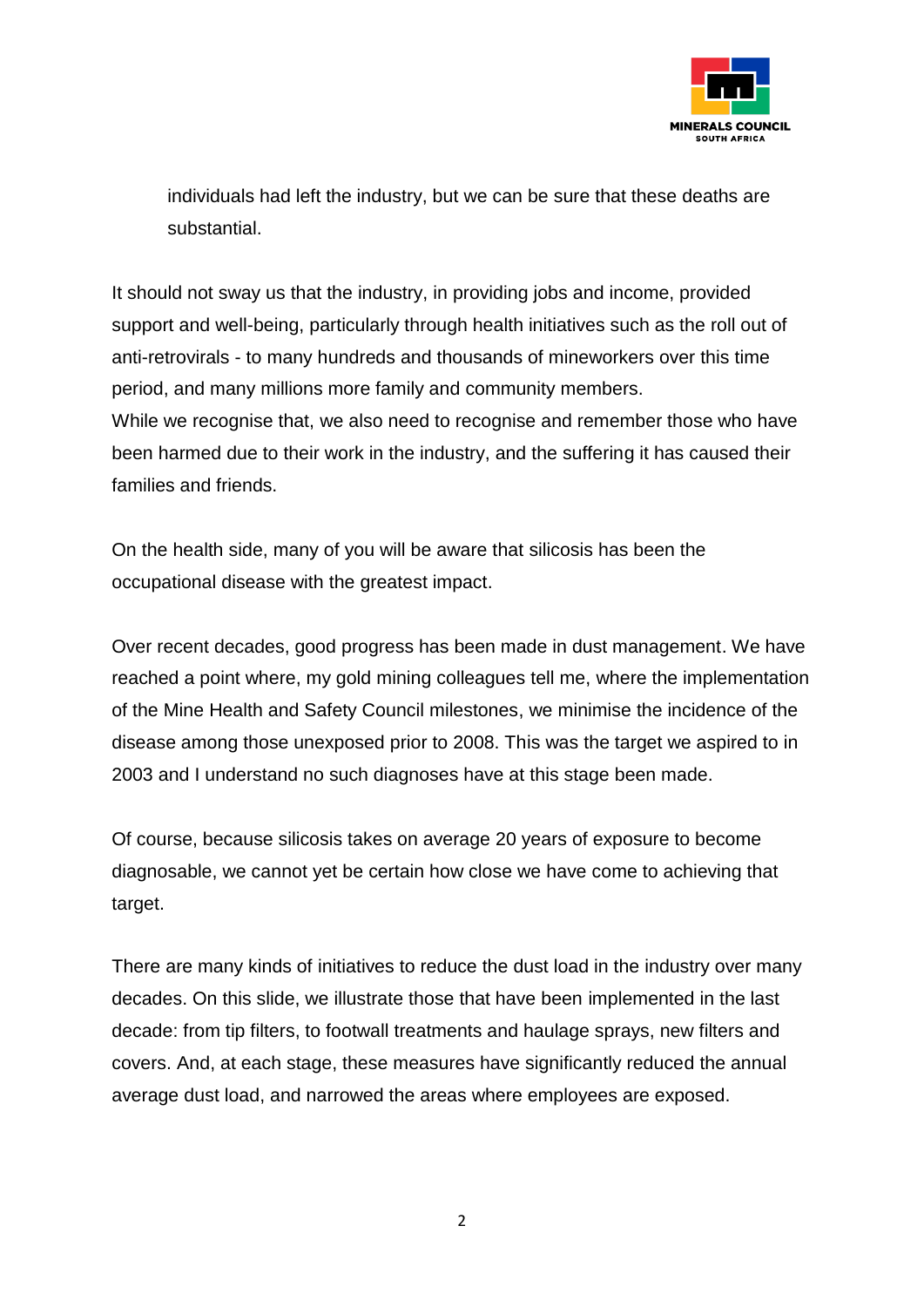

And, of course, we have the silicosis and TB settlement reached last year by six Minerals Council members, and which was approved in July. While we remain saddened at the fact that so many people have fallen ill due to their work, that settlement goes some way towards bringing relief to the individuals who have been afflicted, and their families.

As the Minerals Council, we congratulate all those who were involved in this landmark settlement, which will hopefully be implemented early next year. This process has taken enormous will and courage and collaboration – of the companies, of the attorneys representing claimants, of the unions, and of the Compensation Commissioner. Not only will the settlement bring relief to former mineworkers, but we are also looking forward to the integration of the country's two compensation systems, which will mean a more just and effective system of compensation for the future.

We are also proud at our industry having been part of the multi-stakeholder Masoyise iTB project.

Through intensive screening and treatment, the goal is to achieve a situation where TB incidence on mines is no higher than in the rest of the population. That goal *is* within reach in many places, and has in fact been achieved and overtaken in others.

On the safety front, where performance is, in a sense, more visible and quantifiable, we have seen almost continuous improvements since the dawn of the democratic era, with the number of fatalities in 2018 13% of the 1993 total.

Put another way, there has been an 87% improvement in the number of fatalities over the past 25 years. And, while some might say this has been because the number of employees in the industry has decreased, they would only be partially right because the rate of fatalities per million hours worked has also declined by around 80%.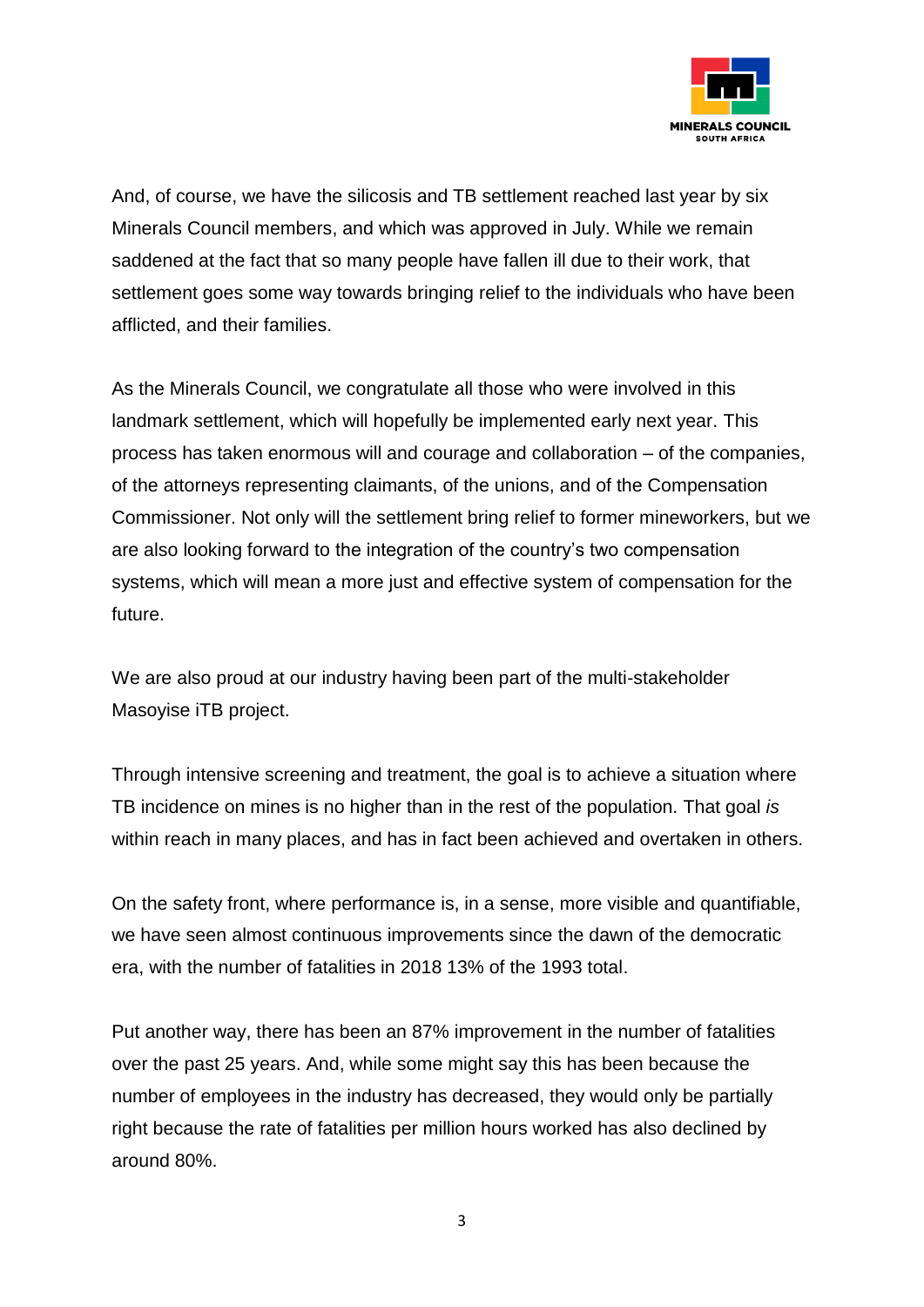

We have seen a pattern of the introduction of various initiatives, followed by significant falls in the number of fatalities, and then a slowing down or plateauing of safety performance measures.

A similar trend can be seen in respect of injuries, although the trend is less steep. What we have come to realise quite recently is that the traditional view that reducing injuries will ultimately lead to a commensurate reduction in fatalities is not entirely correct. It is the case that eliminating fatalities requires very specific and different measures.

One thing that we, as an industry know though, is that there is no silver bullet for improved safety performance. Safety management is a multi-faceted endeavour. And that it has often been the plateauing phases that have prompted innovations in safety management, as we have been forced to develop new methods that will bring in step changes.

The trends we have seen are a consequence of a range of interventions, from new technologies, to new mining methods, and to new and better people management techniques.

We acknowledge absolutely the role played by our social partners, particularly government and organised labour, in driving and contributing to these substantial health and safety improvements.

The Commission of Inquiry into [Safety](https://www.miningweekly.com/topic/safety) and [Health](https://www.miningweekly.com/topic/health) in the [Mining](https://www.miningweekly.com/topic/mining) Industry, headed by Judge Ramon Leon ,and which reported in 1995, triggered some important institutional innovations which continue to play a critical role today:

The Mine Health and Safety Act, drawn up in 1996, is responsible for the overall regulation and safeguarding of the health and safety of mine employees, as well as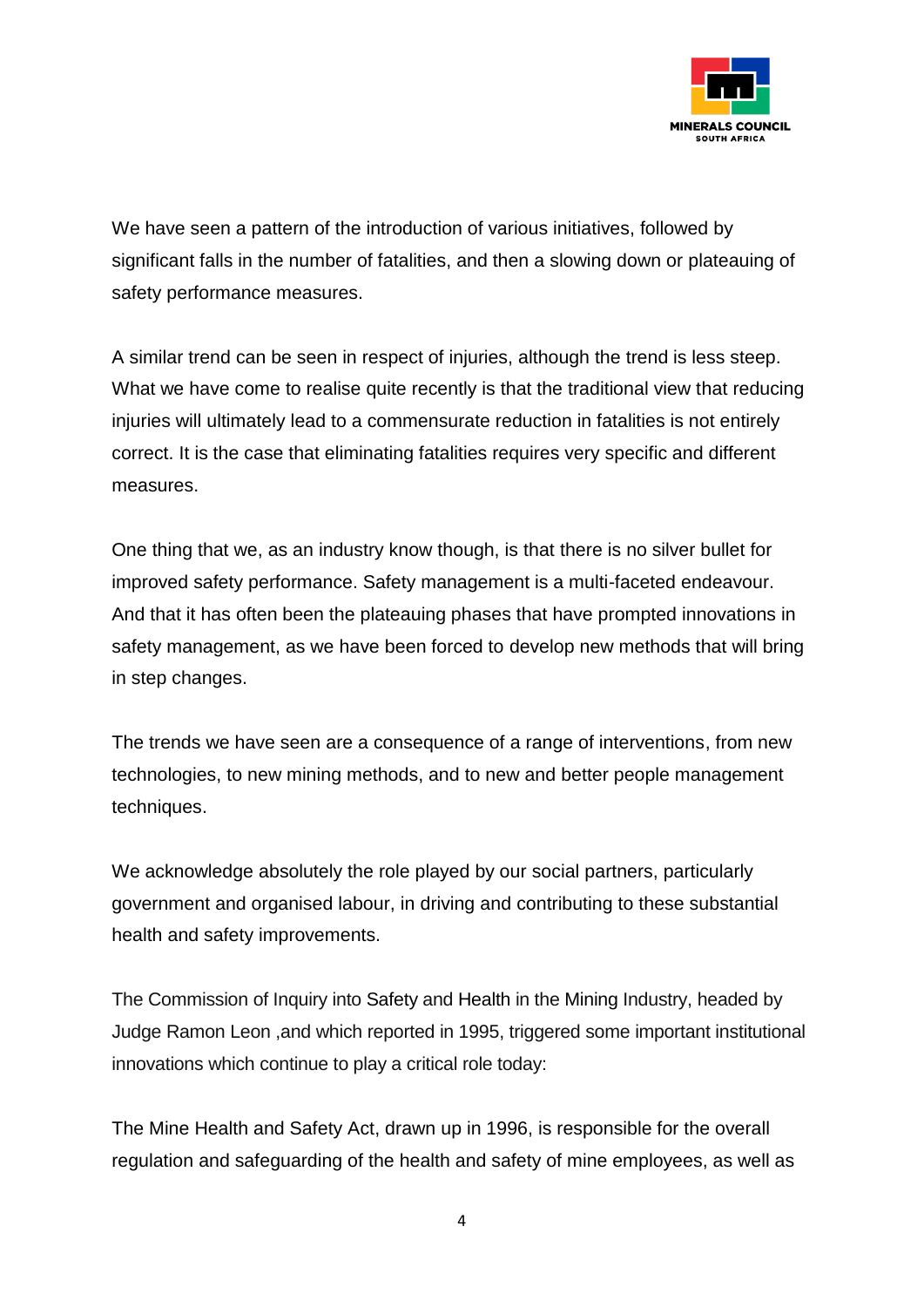

residents of areas affected by mining operations. Typically, every operation in the industry has its own health and safety committee that comprises representatives of management and unions seeking to ensure compliance with regulations, to provide safety training for all employees, and to promote active collaboration in all matters relating to safety and health.

The Mine Health and Safety Council, also established in 1996, was set up to direct health and safety in the mining industry and to respond to industry safety challenges. It comprises representatives of various government departments and institutions, organised labour and the industry.

And within the industry, our prioritisation of health and safety led to the establishment of dedicated structures.

In June 2003, the Minerals Council and its social partners established Mining Industry Occupational Safety and Health (MOSH), and the learning hub, to focus on the adoption of leading practices to address health and safety concerns and accelerate the progress towards achieving Zero Harm. The practices to be addressed were falls of ground, transport and machinery, and dust and noise.

In 2006, a MOSH Task Force was established to identify both obstacles and supports to reducing fatalities, occupational injuries and diseases. It was observed that there were pockets of industry leading practices that had directly contributed to superior health and safety performance on some mines, and that, if these practices were applied widely across the industry, they would contribute significantly to the achievement of the milestones. Consequently, in December 2007 the Minerals Council piloted the MOSH Leading Practice Adoption System to facilitate the identification and widespread adoption of the most promising of these leading practices.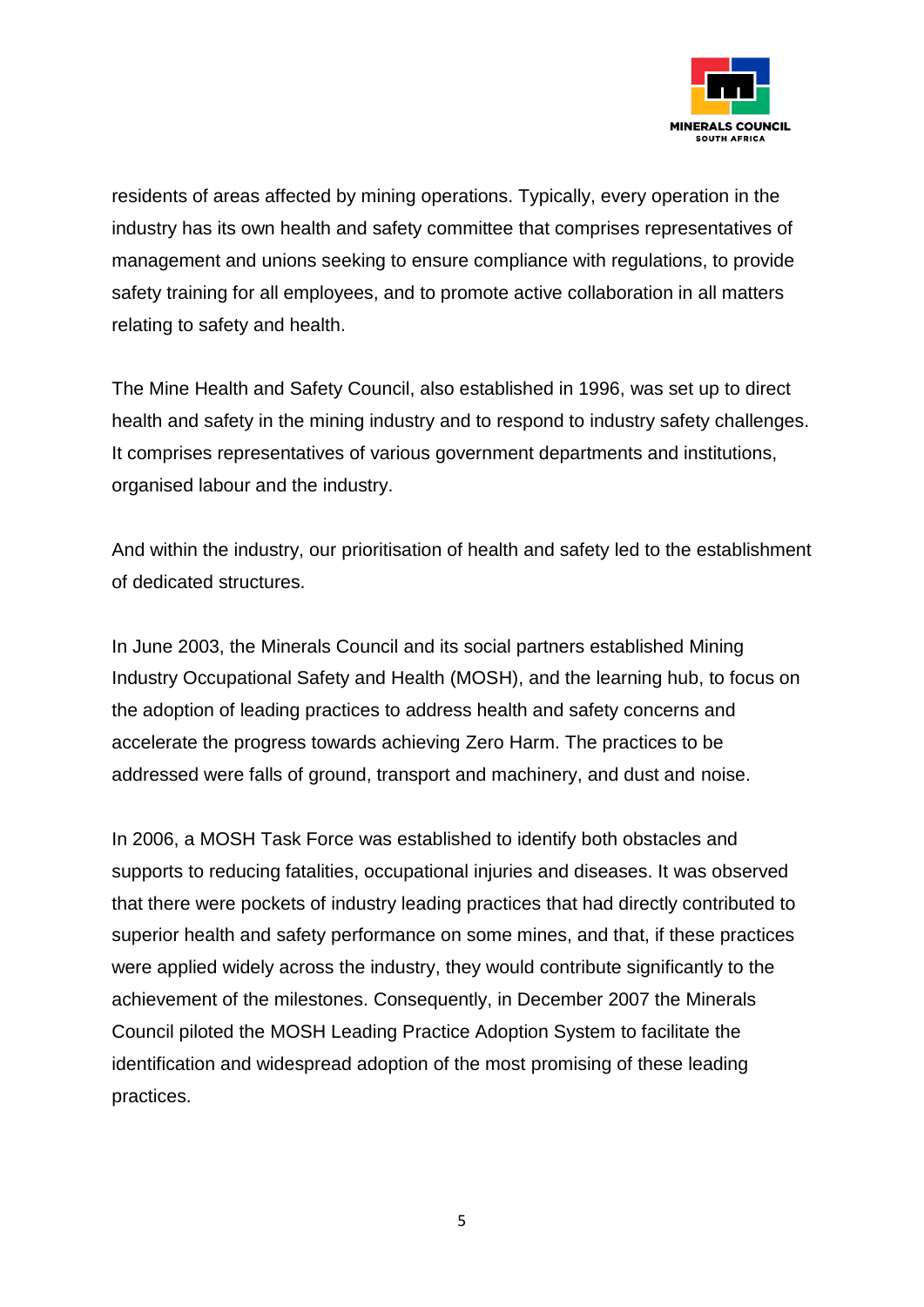

To date at MOSH:

- R40 million has been spent on fundamental and applied research and technology transfer
- R250 million has been spent on research about seismicity associated with deep-level mining

For the CEOs in the Minerals Council's leadership, the key institution is the CEO Zero Harm Forum, which came into being in 2012, and which is currently chaired by Themba Mkhwanazi, a Minerals Council board member and CEO of Kumba Iron Ore.

The work of the CEO Zero Harm Forum is premised on the belief that the industry's CEOs need to lead by example, to drive health and safety initiatives in the industry, and to address key challenges in order to accelerate the industry's journey to Zero Harm. I often say that, as a CEO, I am the Chief Safety Officer in my company. Yes, there may be sustainability and safety departments, but ultimately the buck stops with me!

The CEO Zero Harm Forum's objectives include five key areas. These are:

- Developing a model for industry leadership at a CEO level
- Modelling leadership behaviour to demonstrate commitment and expectations
- Sharing experiences and helping each other manage key challenges
- Establishing working protocols with industry stakeholders and communities
- Monitoring and agreeing on adjustments to industry models for specific needs

As with MOSH, among the Forum's key focus areas is falls of ground, transport and machinery, dust, noise, HIV/Aids and TB, and strengthening operational safety culture.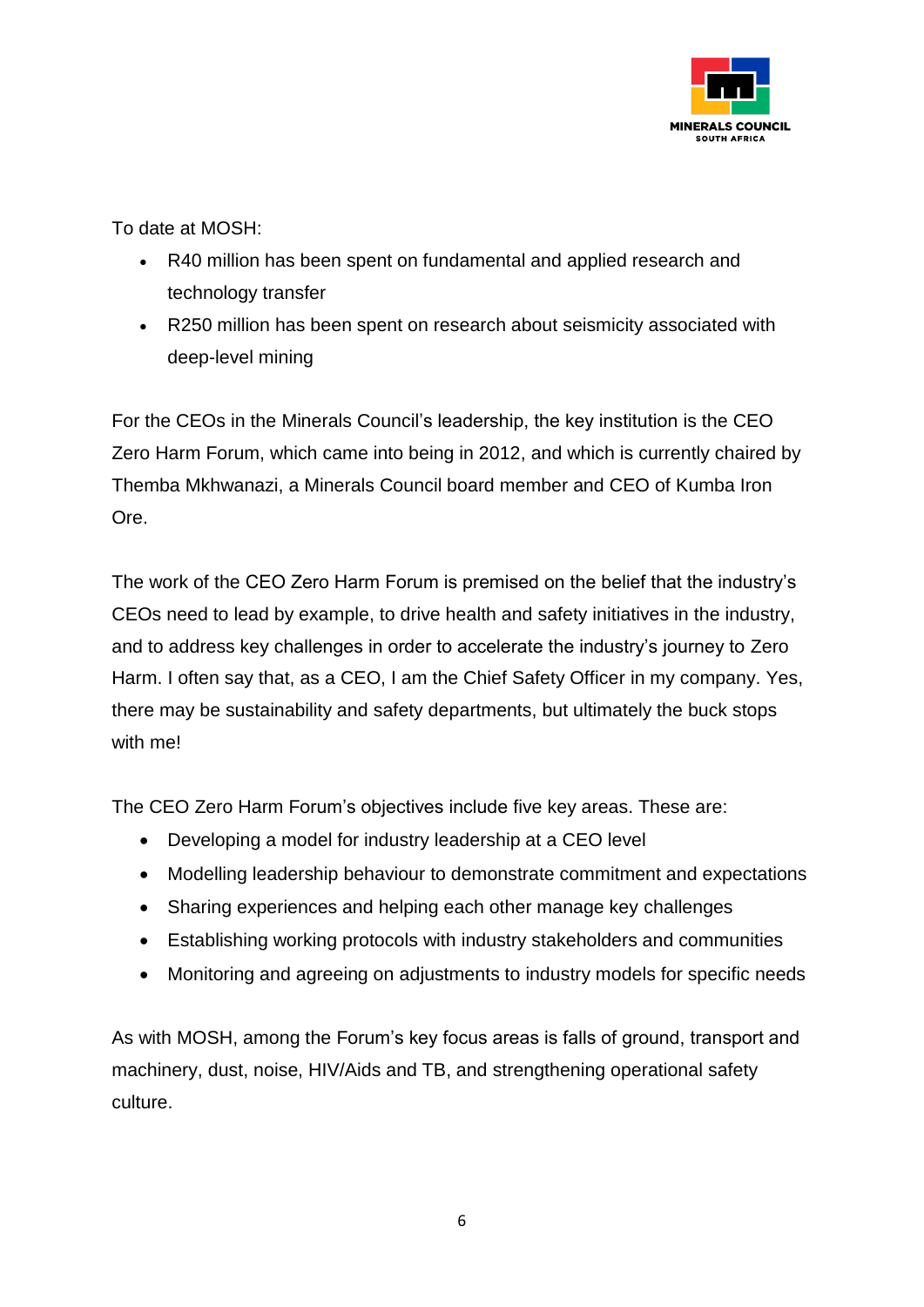

All this work has contributed to the improving safety performance. But it carries no guarantees. This is particularly the case when circumstances lead catastrophic incidents where there are multiple fatalities.

The biggest challenge to hit the present-day industry leadership became apparent during 2017 and into 2018, when the trend of continuous improvements went alarmingly into reverse, as we saw in the earlier slide.

There were 90 fatalities in 2017, compared with 73 the previous year. This most distressing trend continued into the first half of 2018.

The Minerals Council and the CEO Zero Harm Forum noted this distressing trend, and I can assure you the matter of safety was a primary area of concern in mining company board rooms across the country, and indeed the globe.

Among the many measures that were implemented, centrally and individually, was the establishment in August 2018, of a National Day of Safety and Health in Mining. The launch signalled the start of an initiative that played out over many months, where companies publicly and visibly reaffirm their commitments to health and safety, at all levels across the company.

Over the course of the month that followed, 93 health and safety days were hosted at operations around the country, many of them at the cost of production, signalling an unwavering commitment that safety comes before production.

The campaign brought together management, employees, unions, suppliers and the inspectorate, and united them before a common goal. It demonstrated the industry's unambiguous stance that the deteriorating safety trend at the time was unacceptable, and its unwavering commitment to spearheading meaningful transformation in this space.

7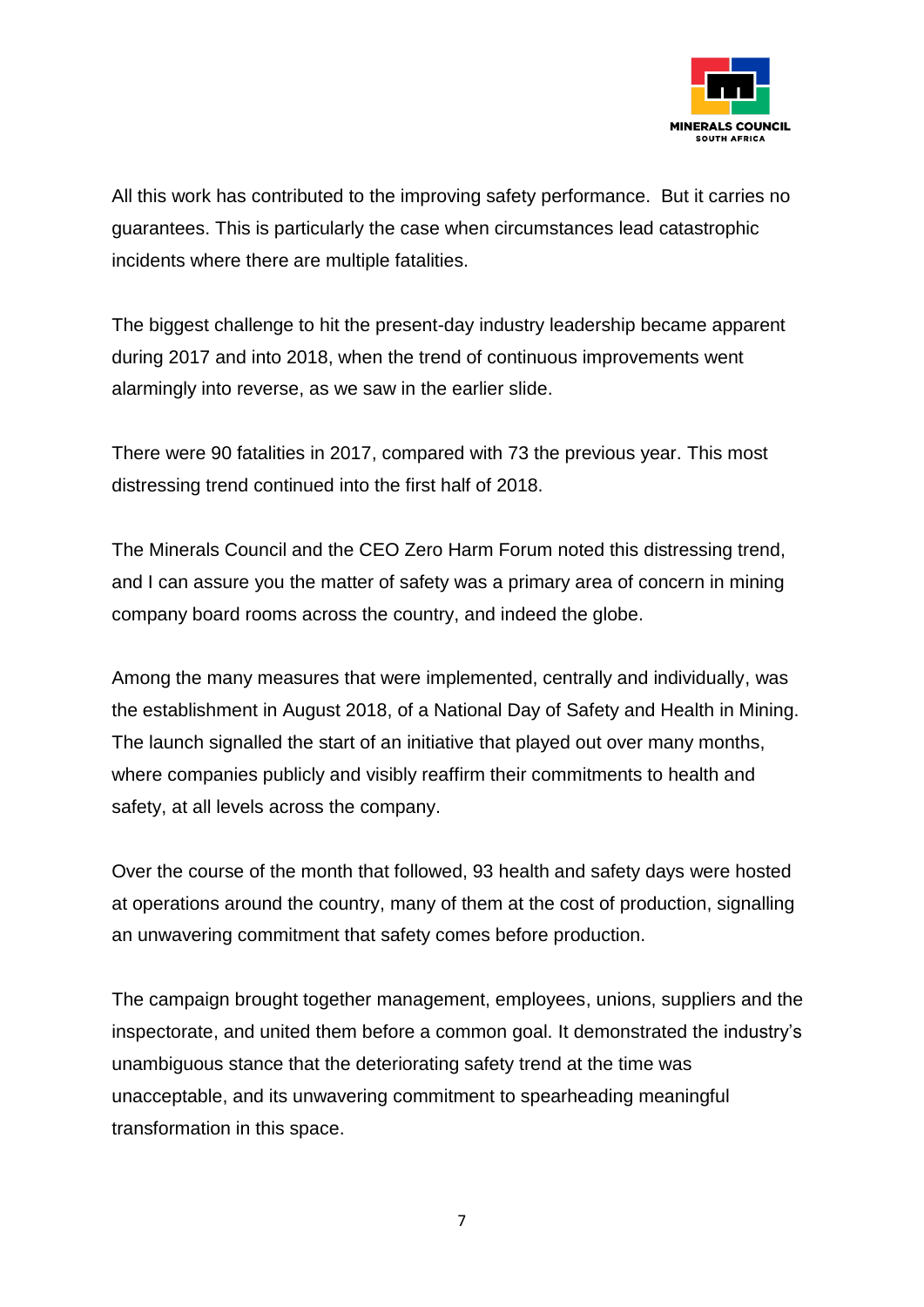

These many and cross-cutting efforts seem to have been effective as we saw an improving trend in the final four months of the year. It meant that the industry's 2018 safety figures as measured by fatalities saw a 10% improvement on the previous year.

This improvement against international benchmarks can be seen in the graph. Note, in particular, the performance in the coal sector, which is in fact more comparable with operations in the US and Australia.

This improving trend has continued into 2019.

As at 23 September, there had been 35 fatalities in the mining industry, compared with 63 in the same period last year.

But we know that too is not good enough.

I mentioned at the outset the Khumbul'ekhaya strategy, that we launched yesterday, on our second annual National Day of Safety and Health in Mining.

At the risk of repeating myself, there is not a CEO in this industry who is not hard-hit by a fatality on their watch. It hurts. And we know, that as much as it hurts us, so it hurts the individual's loved ones a thousand times more.

With that as our base, in January this year 34 mining company CEOs came together in what we named Heartfelt Conversations. And they were heartfelt indeed – they were meaningful and open, they were introspective and reflective, they were uncomfortable and challenging. And what arose from that is the Khumbul'ekhaya strategy.

Khumbul'ekhaya, a Nguni word for "remember home", because we recognise that fatalities have the greatest impacts on loved ones, at home.